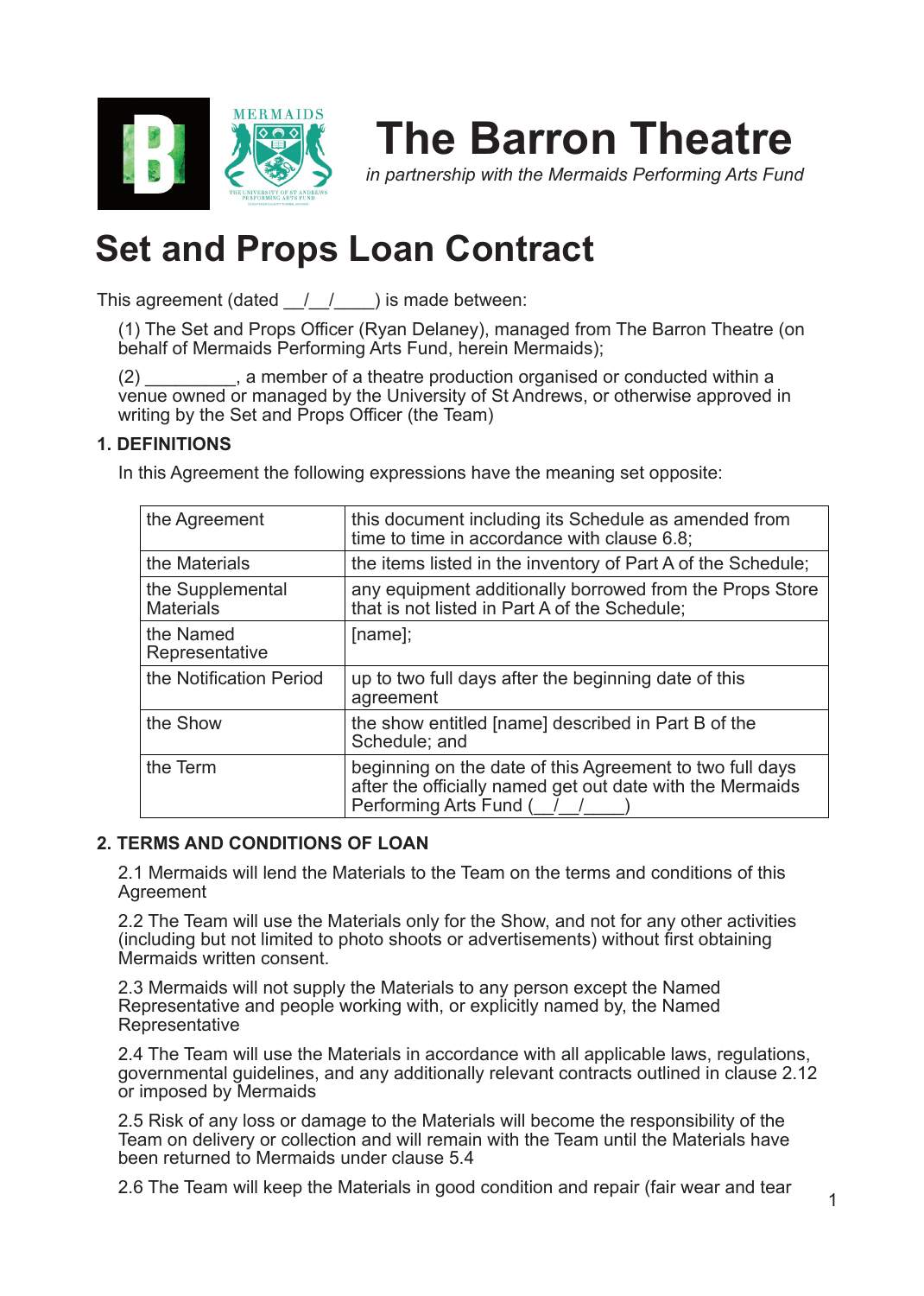expected) throughout the Term, and will be liable for the costs and expenses of maintaining and repairing the Materials, and of consumable items and accessories required for the use of the Materials during the Term.

2.7 The Team will not modify the Materials without first obtaining Mermaids written approval, and will be liable for the costs and expenses of repairing or replacing the Materials they have altered without explicit written permission

2.8 The Term may be extended only by written agreement of the Team and Mermaids

2.9 No license under any Intellectual Property owned or controlled by Mermaids is granted or implied by this Agreement other than the right for the Team to have possession of, and use, the Materials in accordance with the terms of this Agreement

2.10 The Team must notify Mermaids on the event of any loss or damage as soon as possible, within 24 hours of the loss or damage

2.11 The Supplemental Materials are forbidden from being taken without a written notice, as per clause 6.1, approved by the Team and Mermaids and any such unapproved Supplemental Materials can be revoked by Mermaids at any time, at the expense of the Team

2.12 Firearms Materials are covered additionally by the Mermaids Firearms Policy and Procedure

## **3. PAYMENT**

3.1 The Materials are loaned to the Team free of charge, excluding any imposed charges or fined as outlined in the Agreement

### **4. LIMITATION OF LIABILITY**

4.1 The Team will check the Materials before it is used and any safety concerns or problems will be raised within the Notification Period

the other part if the other party is in breach of any provision of this Agreement and (if it is capable of remedy) the breach has not been remedied within 10 days after receipt of written notice specifying the breach and requiring its remedy;

4.2 Mermaids makes no representation and gives no warranty, condition or undertaking in relation to the Materials. Mermaids gives no warranty or condition that the Equipment and its use will not infringe any third-party rights or that it has been tested for, and is free from, defects and that it is safe to use

4.3 Subject to clause 4.4, the liability of either party to the other for any breach of this Agreement, any negligence or arising in any other way out of the subject matter of this Agreement and the Materials, will not extend to any indirect damages or losses, or any loss of profits, loss of revenue, loss of data, loss of contracts or opportunity, whether direct or indirect, even if the party bringing the claim has advised the other of the possibility of those losses or if they were within the other party's contemplation.

4.4 Nothing in this Agreement limits or excludes either party's liability for:

4.4.1 death or personal injury;

4.4.2 any fraud or for any sort of liability that, by law, cannot be limited or excluded; or

4.4.3 any loss or damage caused by a deliberate breach of this Agreement.

4.5 The express undertakings and warranties given by the parties in this Agreement are in lieu of all other warranties, conditions, terms, undertakings and obligations, whether express or implied by statute, common law, custom, trade usage, course of dealing or in any other way. All of these are excluded to the fullest extent permitted by law.

### **5. TERMINATION**

5.1 Mermaids may terminate this Agreement with immediate effect and for any reason by giving written notice to the Team and recalling all the Materials at the soonest possibility

5.2 Either party may terminate this Agreement with immediate effect by giving notice to

5.3 Unless terminated under clause 5.1 or 5.2, this Agreement, and the Teams right to use the Equipment, will come to an end on the expiry of the Term

5.4 Within 2 days after the termination or expiry of this Agreement the Team will, at its expense return the Equipment in good working order to Mermaids at the Barron Theatre

5.5 Clauses 1, 2.5, 2.9, 4, 5.4, 5.5 and 6 will survive the expiry of the Term or the termination of this Agreement for any reason and continue indefinitely

#### **6. GENERAL**

6.1 **Notices**: Any notice to be given under this Agreement must be in writing, may be delivered to the other party by any of the methods set out in the left hand column below, and will be deemed to be received on the corresponding day set out in the right hand column:

By hand or courier: the day of delivery

By email (provided the email does not bounce, is not rejected and is sent to the correct email address): the day of confirmed delivery

The parties' respective representatives for the receipt of notices are, until changed by notice given in accordance with this clause, as follows:

6.2 **Headings**: The headings in this Agreement are for ease of reference only; they do not affect its construction or interpretation

6.3 **Assignment**: Neither party may assign or transfer this Agreement as a whole, or any of its rights or obligations under it, without first obtaining the written consent of the other party. That consent may not be unreasonably withheld or delayed.

6.4 **Illegal/unenforceable provisions**: If the whole or any part of any provision of this Agreement is void or unenforceable in any jurisdiction, the other provisions of this Agreement, and the rest of the void or unenforceable provision, will continue in force in that jurisdiction, and the validity and enforceability of that provision in any other jurisdiction will not be affected.

6.5 **Waiver of rights**: If a party fails to enforce, or delays in enforcing, an obligation of the other party, or fails to exercise, or delays in exercising, a right under this Agreement, that failure or delay will not affect its right to enforce that obligation or constitute a waiver of that right. Any waiver of any provision of this Agreement will not, unless expressly stated to the contrary, constitute a waiver of that provision on a future occasion.

6.6 **No agency**: Nothing in this Agreement creates, implies or evidences any partnership or joint venture between the parties, or the relationship between them of principal and agent. Neither party has any authority to make any representation or commitment, or to incur any liability, on behalf of the other.

6.7 **Entire agreement**: This Agreement constitutes the entire agreement between the parties relating to its subject matter. Each party acknowledges that it has not entered into this Agreement on the basis of any warranty, representation, statement, agreement or undertaking except those expressly set out in this Agreement.

| For the Team         | <b>For Mermaids</b>  |                                          |
|----------------------|----------------------|------------------------------------------|
| Name                 | Name                 | Rvan Delanev                             |
| <b>Email Address</b> | <b>Email Address</b> | $\blacksquare$ merprops@st-andrews.ac.uk |